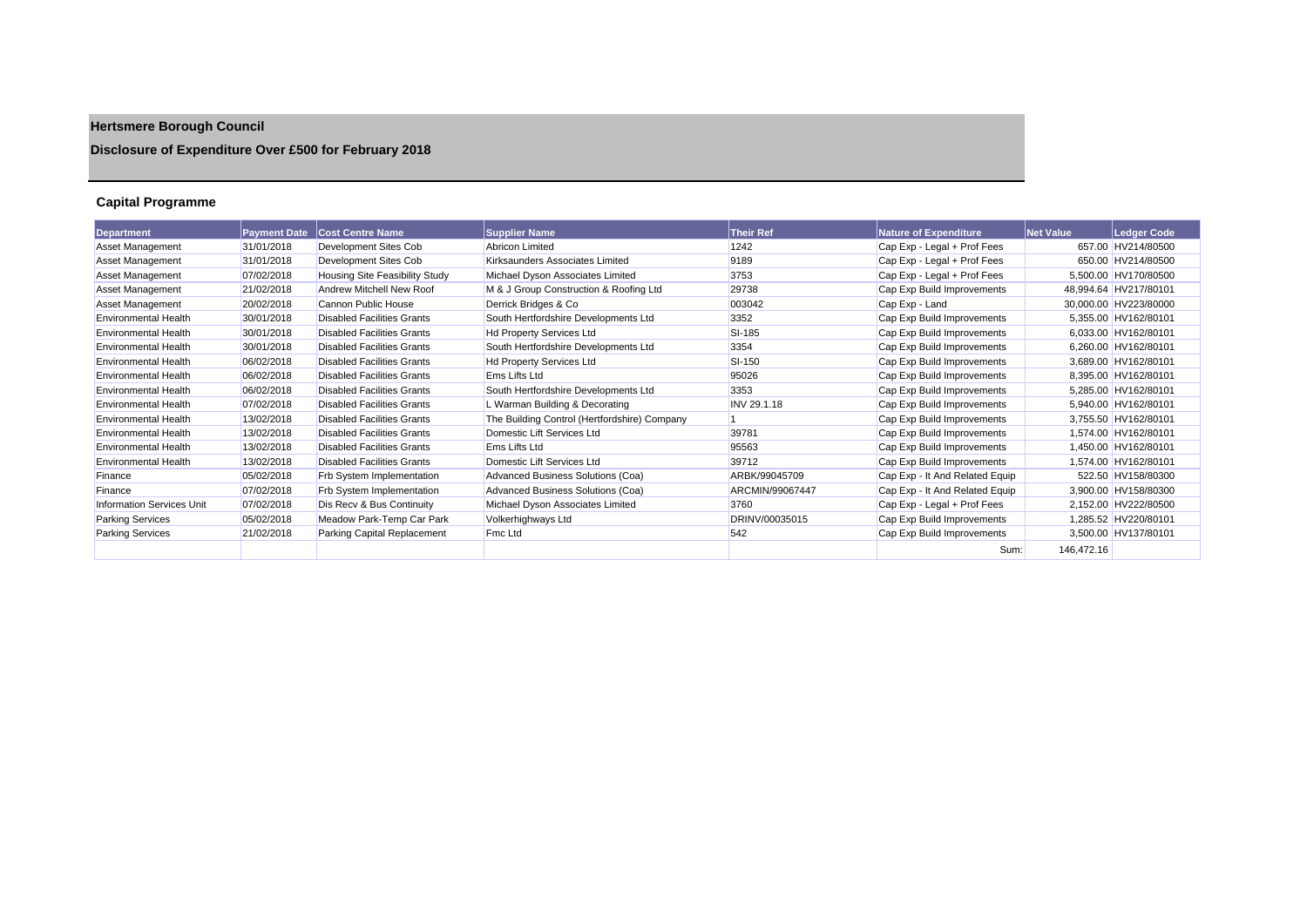## **Hertsmere Borough Council**

## **Disclosure of Expenditure Over £500 for February 2018**

#### **Revenue**

| <b>Department</b>       | <b>Payment Date</b> | <b>Cost Centre Name</b>          | <b>Supplier Name</b>                          | <b>Their Ref</b> | <b>Nature of Expenditure</b> | <b>Net Value</b> | <b>Ledger Code</b>    |
|-------------------------|---------------------|----------------------------------|-----------------------------------------------|------------------|------------------------------|------------------|-----------------------|
| Asset Management        | 30/01/2018          | Garages                          | <b>Cleantec Services Ltd</b>                  | 45042            | Site Clearence               |                  | 577.50 HK110/02043    |
| Asset Management        | 30/01/2018          | <b>Building Maintenance Prog</b> | <b>Expert Property Group</b>                  | 62620            | <b>Building Repairs</b>      |                  | 782.25 HD201/02001    |
| Asset Management        | 30/01/2018          | <b>Asset Management</b>          | Macdonald & Company                           | SI-00002815      | Salaries - Agency            |                  | 1,884.27 HB270/01004  |
| Asset Management        | 30/01/2018          | <b>Civic Offices</b>             | Airedale International Air Conditioning Ltd   | 10140990         | <b>Building Repairs</b>      |                  | 669.25 HN700/02001    |
| Asset Management        | 30/01/2018          | <b>Civic Offices</b>             | <b>Hollywell Building Services Limited</b>    | 11970            | <b>Building Repairs</b>      |                  | 2.553.33 HN700/02001  |
| Asset Management        | 30/01/2018          | Properties Let To Housing        | <b>Hollywell Building Services Limited</b>    | 11972            | <b>Building Repairs</b>      |                  | 2.462.91 HK158/02001  |
| <b>Asset Management</b> | 30/01/2018          | <b>Asset Management</b>          | The Oyster Partnership Ltd                    | 1026755          | Salaries - Agency            |                  | 2,000.00 HB270/01004  |
| Asset Management        | 30/01/2018          | <b>Building Maintenance Prog</b> | <b>Expert Property Group</b>                  | 62570            | <b>Building Repairs</b>      |                  | 1,370.00 HD201/02001  |
| Asset Management        | 30/01/2018          | Aycliffe/Leeming Rd (Evens)      | <b>Barnet Lock Centre</b>                     | 68198            | <b>Building Repairs</b>      |                  | 676.50 HG531/02001    |
| Asset Management        | 30/01/2018          | Aycliffe/Leeming Rd (Odds)       | <b>Expert Property Group</b>                  | 62618            | <b>Building Repairs</b>      |                  | 2,712.50 HG540/02001  |
| Asset Management        | 30/01/2018          | Garages                          | <b>Expert Property Group</b>                  | 62621            | <b>Building Repairs</b>      |                  | 782.25 HK110/02001    |
| <b>Asset Management</b> | 31/01/2018          | <b>Asset Management</b>          | Hays Specialist Recruitment Limited           | 1008275018       | Salaries - Agency            |                  | 736.06 HB270/01004    |
| <b>Asset Management</b> | 31/01/2018          | <b>Building Maintenance Prog</b> | Ladtract Maintenance & Construction Limited   | 1722             | <b>Building Repairs</b>      |                  | 16,401.00 HD201/02001 |
| <b>Asset Management</b> | 31/01/2018          | <b>Asset Management</b>          | The Oyster Partnership Ltd                    | 1027060          | Salaries - Agency            |                  | 1,737.50 HB270/01004  |
| Asset Management        | 31/01/2018          | <b>Civic Offices</b>             | <b>Cleantec Services Ltd</b>                  | 45101            | <b>Contract Cleaning</b>     |                  | 6.203.15 HN700/02603  |
| Asset Management        | 31/01/2018          | <b>Commercial Properties</b>     | <b>Cleantec Services Ltd</b>                  | 45247            | <b>Building Repairs</b>      |                  | 900.00 HG521/02001    |
| Asset Management        | 31/01/2018          | <b>Commercial Properties</b>     | <b>Cleantec Services Ltd</b>                  | 45111            | Cleaning                     |                  | 742.50 HG521/02601    |
| Asset Management        | 07/02/2018          | <b>Asset Management</b>          | Hays Specialist Recruitment Limited           | 1008291395       | Salaries - Agency            |                  | 632.78 HB270/01004    |
| Asset Management        | 07/02/2018          | <b>Asset Management</b>          | Macdonald & Company                           | SI00002949       | Salaries - Agency            |                  | 1,845.85 HB270/01004  |
| Asset Management        | 07/02/2018          | <b>Building Maintenance Prog</b> | Michael Dyson Associates Limited              | 3770             | <b>Building Repairs</b>      |                  | 1,425.00 HD201/02001  |
| Asset Management        | 07/02/2018          | <b>Balmoral Drive Depot</b>      | Chubb Fire & Security Ltd                     | 6788929          | <b>Building Repairs</b>      |                  | 595.00 HG525/02001    |
| Asset Management        | 07/02/2018          | S.Mimms Village Hall             | Chubb Fire & Security Ltd                     | 6795012          | <b>General Repairs</b>       |                  | 595.00 HD211/02009    |
| Asset Management        | 13/02/2018          | <b>Wyllyotts Art Centre</b>      | <b>Hertsmere Leisure</b>                      | OP/I036872       | Electricity                  |                  | 2.324.67 HD100/02102  |
| Asset Management        | 13/02/2018          | <b>Furzefield Centre Pool</b>    | <b>Hertsmere Leisure</b>                      | OP/I036871       | Service Contracts            |                  | 2,324.76 HD202/02028  |
| Asset Management        | 14/02/2018          | Garages                          | <b>Cleantec Services Ltd</b>                  | 45374            | Site Clearence               |                  | 699.00 HK110/02043    |
| Asset Management        | 14/02/2018          | <b>Commercial Properties</b>     | Royal Haskoning Dhv Uk Limited                | 1062419          | <b>Consultants Fees</b>      |                  | 14,400.00 HG521/05600 |
| Asset Management        | 14/02/2018          | <b>Asset Management</b>          | Hays Specialist Recruitment Limited           | 1008306251       | Salaries - Agency            |                  | 741.88 HB270/01004    |
| Asset Management        | 14/02/2018          | <b>Building Maintenance Prog</b> | <b>Expert Property Group</b>                  | 62269            | <b>Building Repairs</b>      |                  | 3,640.00 HD201/02001  |
| Asset Management        | 14/02/2018          | <b>Asset Management</b>          | The Oyster Partnership Ltd                    | 1027375          | Salaries - Agency            |                  | 2,150.00 HB270/01004  |
| Asset Management        | 14/02/2018          | Garages                          | <b>Expert Property Group</b>                  | 62860            | <b>Building Repairs</b>      |                  | 1,932.00 HK110/02001  |
| <b>Asset Management</b> | 14/02/2018          | <b>Building Maintenance Prog</b> | Frampton-Martin Sage Limited                  | 539              | <b>Building Repairs</b>      |                  | 1,800.00 HD201/02001  |
| Asset Management        | 14/02/2018          | <b>Asset Management</b>          | Macdonald & Company                           | SI-00003081      | Salaries - Agency            |                  | 1,842.22 HB270/01004  |
| Asset Management        | 14/02/2018          | Garages                          | <b>Expert Property Group</b>                  | 62859            | <b>Building Repairs</b>      |                  | 1,036.87 HK110/02001  |
| Asset Management        | 14/02/2018          | <b>Civic Offices</b>             | <b>Total Gas &amp; Power Limited</b>          | 164763835/18     | Gas                          |                  | 2,234.76 HN700/02101  |
| Asset Management        | 15/02/2018          | Development Company              | East Of England Local Government Association  | 1000320          | <b>Consultants Fees</b>      |                  | 40,000.00 HG502/05600 |
| <b>Asset Management</b> | 21/02/2018          | Aberford Pk Community Centre     | Npower Ltd                                    | LGU6TTH6         | Electricity                  |                  | 537.58 HD213/02102    |
| Asset Management        | 21/02/2018          | <b>Asset Management</b>          | <b>Rics Business Services Ltd</b>             | 093668           | Legal Pubs + Updates         |                  | 1,280.00 HB270/04307  |
| <b>Asset Management</b> | 21/02/2018          | <b>Asset Management</b>          | Macdonald & Company                           | SI-00003093      | Salaries - Agency            |                  | 1,910.38 HB270/01004  |
| Asset Management        | 20/02/2018          | <b>Asset Management</b>          | Hm Courts And Tribunal Service(Accounts Only) | 273574           | Legal Fees - External        |                  | 565.00 HB270/04415    |
| Asset Management        | 21/02/2018          | <b>Asset Management</b>          | Havs Specialist Recruitment Limited           | 1008326586       | Salaries - Agency            |                  | 855.98 HB270/01004    |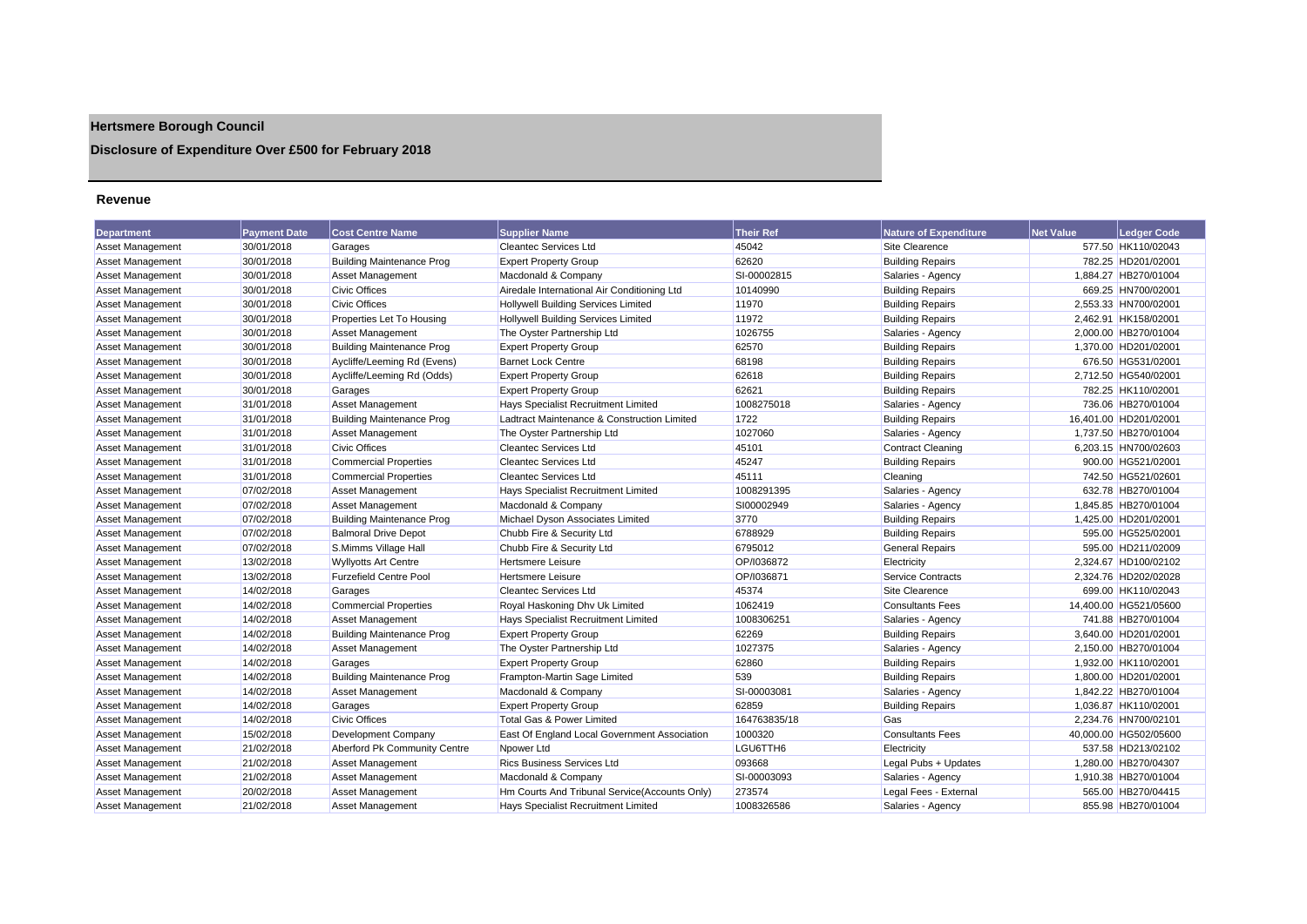| <b>Asset Management</b>         | 21/02/2018 | Garages                         | <b>Expert Property Group</b>                  | INV-002915    | <b>Building Repairs</b>        | 782.25 HK110/02001    |
|---------------------------------|------------|---------------------------------|-----------------------------------------------|---------------|--------------------------------|-----------------------|
| <b>Asset Management</b>         | 21/02/2018 | Properties Let To Housing       | <b>Expert Property Group</b>                  | INV-002908    | <b>Building Repairs</b>        | 506.79 HK158/02001    |
| Asset Management                | 21/02/2018 | <b>Civic Offices</b>            | Fire Suppression Limited                      | 39228         | <b>General Repairs</b>         | 731.50 HN700/02009    |
| Asset Management                | 21/02/2018 | Bushey Museum - Rudolph Rd      | Chubb Fire & Security Ltd                     | 6816198       | <b>General Repairs</b>         | 749.00 HD121/02009    |
| <b>Benefits</b>                 | 30/01/2018 | <b>Benefits</b>                 | Shred On Site Limited                         | P24883        | Stationery + Office Supps      | 544.00 HN170/04303    |
| <b>Benefits</b>                 | 30/01/2018 | <b>Benefits</b>                 | Badenoch & Clark                              | EH2194/00     | Salaries - Agency              | 925.20 HN170/01004    |
| <b>Benefits</b>                 | 30/01/2018 | <b>Benefits</b>                 | Badenoch & Clark                              | EH2193/00     | Salaries - Agency              | 674.63 HN170/01004    |
| <b>Benefits</b>                 | 30/01/2018 | <b>Benefits</b>                 | Badenoch & Clark                              | EH2195/00     | Salaries - Agency              | 950.90 HN170/01004    |
| <b>Benefits</b>                 | 30/01/2018 | <b>Benefits</b>                 | Badenoch & Clark                              | EH2204/00     | Salaries - Agency              | 925.20 HN170/01004    |
| <b>Benefits</b>                 | 30/01/2018 | <b>Benefits</b>                 | Badenoch & Clark                              | EH2205/00     | Salaries - Agency              | 925.20 HN170/01004    |
| <b>Benefits</b>                 | 30/01/2018 | <b>Benefits</b>                 | Badenoch & Clark                              | EJ8320/00     | Salaries - Agency              | 925.20 HN170/01004    |
| <b>Benefits</b>                 | 30/01/2018 | <b>Benefits</b>                 | Badenoch & Clark                              | EQ1536/00     | Salaries - Agency              | 925.20 HN170/01004    |
| <b>Benefits</b>                 | 30/01/2018 | <b>Benefits</b>                 | Badenoch & Clark                              | EQ1535/00     | Salaries - Agency              | 1,080.00 HN170/01004  |
| <b>Benefits</b>                 | 30/01/2018 | <b>Benefits</b>                 | Badenoch & Clark                              | EQ1514/00     | Salaries - Agency              | 936.00 HN170/01004    |
| <b>Benefits</b>                 | 30/01/2018 | <b>Benefits</b>                 | Badenoch & Clark                              | ER4361/00     | Salaries - Agency              | 950.90 HN170/01004    |
| <b>Benefits</b>                 | 30/01/2018 | <b>Benefits</b>                 | Badenoch & Clark                              | ES5366/00     | Salaries - Agency              | 936.00 HN170/01004    |
| <b>Benefits</b>                 | 30/01/2018 | <b>Benefits</b>                 | Badenoch & Clark                              | ES5471/00     | Salaries - Agency              | 950.90 HN170/01004    |
| Benefits                        | 30/01/2018 | <b>Benefits</b>                 | Badenoch & Clark                              | ES5456/00     | Salaries - Agency              | 1,080.00 HN170/01004  |
| <b>Benefits</b>                 | 30/01/2018 | <b>Benefits</b>                 | Badenoch & Clark                              | ES5455/00     | Salaries - Agency              | 950.90 HN170/01004    |
| <b>Benefits</b>                 | 30/01/2018 | <b>Benefits</b>                 | Morgan Hunt Uk Limited                        | 1024913       | Salaries - Agency              | 972.00 HN170/01004    |
| <b>Benefits</b>                 | 01/02/2018 | <b>Benefits</b>                 | Badenoch & Clark                              | EH2203/00     | Salaries - Agency              | 591.10 HN170/01004    |
| <b>Benefits</b>                 | 05/02/2018 | <b>Benefits</b>                 | Badenoch & Clark                              | ER3862/00     | Salaries - Agency              | 1,080.00 HN170/01004  |
| <b>Benefits</b>                 | 05/02/2018 | <b>Benefits</b>                 | Badenoch & Clark                              | ER3864/00     | Salaries - Agency              | 950.90 HN170/01004    |
| <b>Benefits</b>                 | 05/02/2018 | <b>Benefits</b>                 | Badenoch & Clark                              | ER3858/00     | Salaries - Agency              | 936.00 HN170/01004    |
| <b>Benefits</b>                 | 13/02/2018 | <b>Benefits</b>                 | Badenoch & Clark                              | ET5805/00     | Salaries - Agency              | 1,080.00 HN170/01004  |
| <b>Benefits</b>                 | 13/02/2018 | <b>Benefits</b>                 | Badenoch & Clark                              | ET8222/00     | Salaries - Agency              | 936.00 HN170/01004    |
| <b>Benefits</b>                 | 13/02/2018 | <b>Benefits</b>                 | Badenoch & Clark                              | ET8228/00     | Salaries - Agency              | 925.20 HN170/01004    |
| <b>Benefits</b>                 | 13/02/2018 | <b>Benefits</b>                 | Badenoch & Clark                              | ET8231/00     | Salaries - Agency              | 925.20 HN170/01004    |
| <b>Benefits</b>                 | 20/02/2018 | <b>Benefits</b>                 | Morgan Hunt Uk Limited                        | 1027829       | Salaries - Agency              | 972.00 HN170/01004    |
| <b>Benefits</b>                 | 20/02/2018 | <b>Benefits</b>                 | Badenoch & Clark                              | EV9224/00     | Salaries - Agency              | 1,080.00 HN170/01004  |
| <b>Benefits</b>                 | 20/02/2018 | <b>Benefits</b>                 | Badenoch & Clark                              | EV9222/00     | Salaries - Agency              | 925.20 HN170/01004    |
| <b>Benefits</b>                 | 20/02/2018 | <b>Benefits</b>                 | Badenoch & Clark                              | EV9223/00     | Salaries - Agency              | 925.20 HN170/01004    |
| <b>Benefits</b>                 | 20/02/2018 | <b>Benefits</b>                 | Badenoch & Clark                              | EV9241/00     | Salaries - Agency              | 925.20 HN170/01004    |
| <b>Benefits</b>                 | 20/02/2018 | <b>Benefits</b>                 | Badenoch & Clark                              | EU7739/00     | Salaries - Agency              | 936.00 HN170/01004    |
| <b>Benefits</b>                 | 20/02/2018 | <b>Benefits</b>                 | Badenoch & Clark                              | EU7752/00     | Salaries - Agency              | 925.20 HN170/01004    |
| <b>Benefits</b>                 | 20/02/2018 | <b>Benefits</b>                 | Badenoch & Clark                              | EU7749/00     | Salaries - Agency              | 1,080.00 HN170/01004  |
| <b>Benefits</b>                 | 20/02/2018 | <b>Benefits Administration</b>  | Hm Courts And Tribunal Service(Accounts Only) | 273574        | Legal Fees - External          | 738.00 HB630/04415    |
| <b>Benefits</b>                 | 21/02/2018 | <b>Benefits Administration</b>  | The Gis Group                                 | 180018        | Legal Fees - External          | 555.00 HB630/04415    |
| <b>Benefits</b>                 | 21/02/2018 | <b>Benefits Administration</b>  | The Gis Group                                 | 180046        | Legal Fees - External          | 920.00 HB630/04415    |
| <b>Corporate Communications</b> | 05/02/2018 | <b>Corporate Communications</b> | William Lawrence Advertising Ltd              | 41504         | <b>Recruitment Advertising</b> | 750.00 HB250/01501    |
| Corporate Management            | 05/02/2018 | Corporate Management            | <b>Allpay Ltd</b>                             | 0000517312    | <b>Bank Charges</b>            | 1,041.65 HB220/04404  |
| Corporate Management            | 05/02/2018 | Corporate Management            | Ernst & Young Llp                             | GB10100142765 | <b>External Audit Fees</b>     | 18.385.00 HB220/04430 |
| Corporate Management            | 08/02/2018 | Corporate Management            | <b>Barclays Bank</b>                          | 009185320118  | <b>Bank Charges</b>            | 3,847.13 HB220/04404  |
| <b>Corporate Support</b>        | 06/02/2018 | Ward Improvement Scheme         | <b>Box Cleva</b>                              | 31/01/2018    | Ward Improve Initiative Scheme | 500.00 HD111/04930    |
| Corporate Support               | 13/02/2018 | <b>Lsp Health Care</b>          | <b>Arc Theatre</b>                            | SI-3171       | Miscellaneous Expenses         | 1,500.00 HE853/04940  |
| Corporate Support               | 13/02/2018 | Pcso                            | Hertfordshire Constabulary                    | H0000723      | Subs/Contributions             | 32,000.00 HE330/04706 |
| <b>Corporate Support</b>        | 20/02/2018 | Ward Improvement Scheme         | Wayside Jubilee Centre                        | 19/2/18       | Ward Improve Initiative Scheme | 732.34 HD111/04930    |
| <b>Democratic Services Unit</b> | 30/01/2018 | <b>Democratic Services</b>      | Tate C/O Carlislestaffing Plc                 | 806027        | Salaries - Agency              | 513.00 HN310/01004    |
| <b>Democratic Services Unit</b> | 31/01/2018 | <b>Legal Business Unit</b>      | Brook Street (Uk) Ltd                         | 30851841      | Salaries - Agency              | 618.48 HN300/01004    |
|                                 |            |                                 |                                               |               |                                |                       |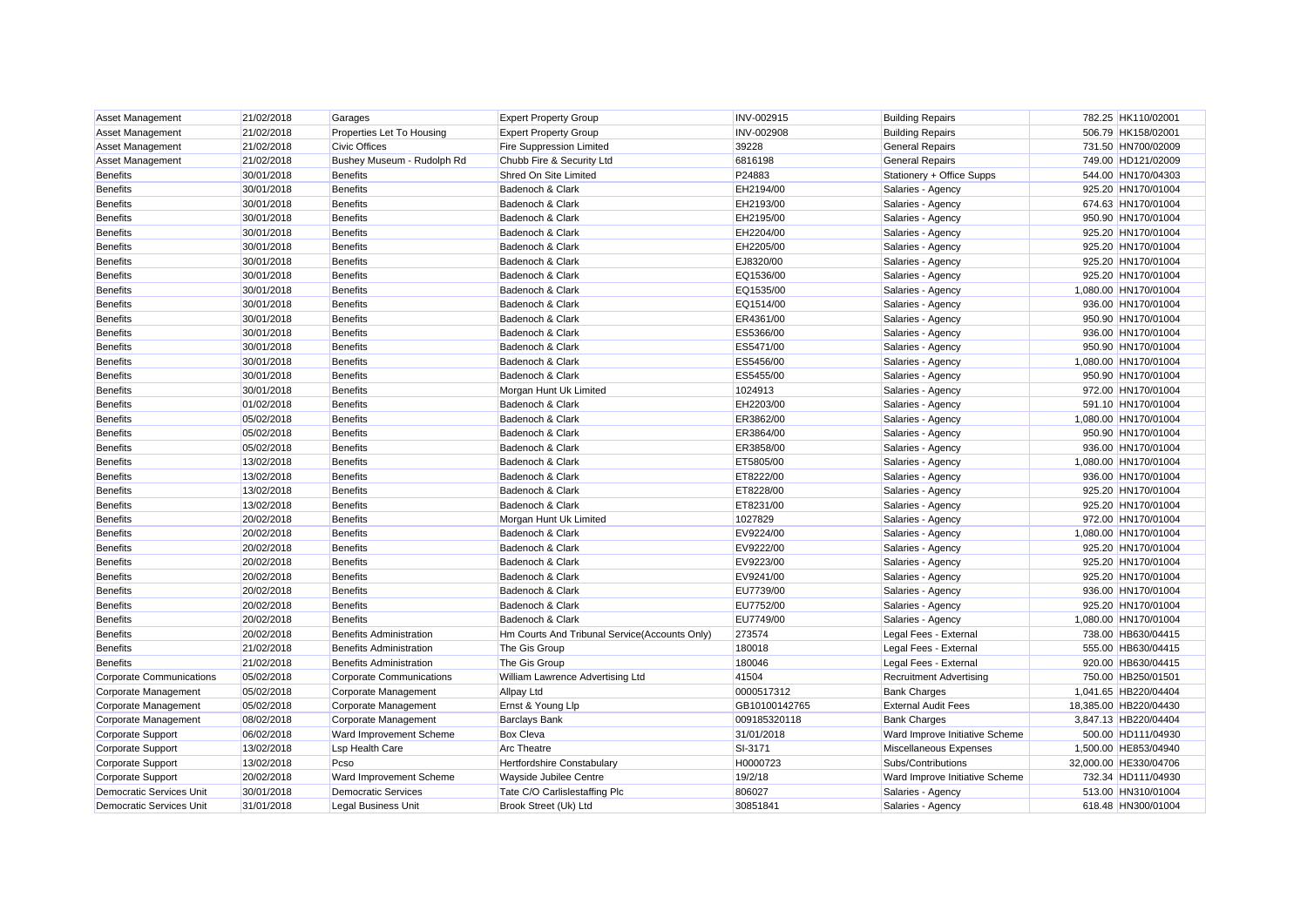| <b>Democratic Services Unit</b> | 21/02/2018 | <b>Legal Business Unit</b>       | Brook Street (Uk) Ltd                      | 30875707        | Salaries - Agency                 | 618.48 HN300/01004   |
|---------------------------------|------------|----------------------------------|--------------------------------------------|-----------------|-----------------------------------|----------------------|
| <b>Democratic Services Unit</b> | 21/02/2018 | <b>Legal Business Unit</b>       | Brook Street (Uk) Ltd                      | 30863970        | Salaries - Agency                 | 618.48 HN300/01004   |
| <b>Democratic Services Unit</b> | 21/02/2018 | <b>Legal Business Unit</b>       | Brook Street (Uk) Ltd                      | 30886970        | Salaries - Agency                 | 622.77 HN300/01004   |
| Democratic Services Unit        | 21/02/2018 | <b>Legal Business Unit</b>       | Hertfordshire County Council               | 1802253174      | Salaries - Agency                 | 6,751.50 HN300/01001 |
| <b>Development Control</b>      | 30/01/2018 | Development Management           | Sharpe Pritchard Llp                       | 90042           | Legal Fees - External             | 1,710.00 HG200/04415 |
| Development Control             | 30/01/2018 | Development Management           | Randstad Cpe Limited                       | PINF1212711     | Salaries - Agency                 | 823.50 HG200/01004   |
| Development Control             | 30/01/2018 | Development Management           | Randstad Cpe Limited                       | PINF1212721     | Salaries - Agency                 | 790.56 HG200/01004   |
| Development Control             | 30/01/2018 | Development Management           | Randstad Cpe Limited                       | PINF1213851     | Salaries - Agency                 | 983.24 HG200/01004   |
| Development Control             | 30/01/2018 | Development Management           | Ccs Media Ltd                              | 3044154         | Equip + Furn Funded By Rev        | 1,125.39 HG200/04001 |
| <b>Development Control</b>      | 06/02/2018 | Development Management           | William Lawrence Advertising Ltd           | 41501           | Advertising                       | 4,136.66 HG200/04901 |
| Development Control             | 05/02/2018 | Development Management           | University Of Westminster                  | 06582022-002    | <b>Training External</b>          | 3,375.00 HG200/01403 |
| <b>Development Control</b>      | 05/02/2018 | Development Management           | William Lawrence Advertising Ltd           | 41503           | <b>Recruitment Advertising</b>    | 3,476.00 HG200/01501 |
| <b>Development Control</b>      | 13/02/2018 | Development Management           | Randstad Cpe Limited                       | PINF1222422     | Salaries - Agency                 | 761.35 HG200/01004   |
| <b>Development Control</b>      | 13/02/2018 | Development Management           | Randstad Cpe Limited                       | PINF1217580     | Salaries - Agency                 | 790.56 HG200/01004   |
| Development Control             | 20/02/2018 | Development Management           | Randstad Cpe Limited                       | PINF1222691     | Salaries - Agency                 | 891.58 HG200/01004   |
| <b>Development Control</b>      | 20/02/2018 | Development Management           | Randstad Cpe Limited                       | PINF1221912     | Salaries - Agency                 | 814.05 HG200/01004   |
| Development Control             | 20/02/2018 | Development Management           | Giles Atkinson                             | 149153          | Legal Fees - External             | 2,500.00 HG200/04415 |
| <b>Drainage Services</b>        | 30/01/2018 | <b>Engineering Services Unit</b> | <b>Rtl Telematics</b>                      | 43455           | <b>Operator Licence</b>           | 1,368.00 HE620/03603 |
| <b>Drainage Services</b>        | 07/02/2018 | Drainage Consultancy             | K T Ivory Haulage                          | 5470            | <b>Contractors Payments</b>       | 600.00 HE640/05601   |
| <b>Drainage Services</b>        | 07/02/2018 | <b>Drainage Consultancy</b>      | Hurleys Waste Management Limited           | 26875           | <b>Contractors Payments</b>       | 525.00 HE640/05601   |
| <b>Drainage Services</b>        | 07/02/2018 | <b>Drainage Consultancy</b>      | Hurleys Waste Management Limited           | 26808           | <b>Contractors Payments</b>       | 792.50 HE640/05601   |
| <b>Drainage Services</b>        | 07/02/2018 | <b>Drainage Consultancy</b>      | Carbon 60                                  | 536401          | <b>Contractors Payments</b>       | 584.63 HE640/05601   |
| <b>Drainage Services</b>        | 07/02/2018 | Drainage Consultancy             | Hurleys Waste Management Limited           | 26796           | <b>Contractors Payments</b>       | 722.50 HE640/05601   |
| <b>Drainage Services</b>        | 07/02/2018 | <b>Drainage Consultancy</b>      | Lawsons Ltd                                | 0017/17511609   | <b>Contractors Payments</b>       | 1,197.26 HE640/05601 |
| <b>Drainage Services</b>        | 08/02/2018 | <b>Engineering Services Unit</b> | Freightshield Repair & Service Ltd         | <b>FRS6738</b>  | Vehicle Maintenance + Repairs     | 1,774.72 HE620/03001 |
| <b>Drainage Services</b>        | 20/02/2018 | <b>Drainage Consultancy</b>      | Stag Tool Hire                             | I/49257         | <b>Contractors Payments</b>       | 520.63 HE640/05601   |
| <b>Drainage Services</b>        | 20/02/2018 | <b>Drainage Consultancy</b>      | Carbon 60                                  | 539905          | <b>Contractors Payments</b>       | 584.63 HE640/05601   |
| <b>Drainage Services</b>        | 28/02/2018 | <b>Drainage Consultancy</b>      | The Lapa Company Uk Ltd                    | BX1802260087186 | <b>Contractors Payments</b>       | 4,817.67 HE640/05601 |
| Elections                       | 30/01/2018 | <b>Borough Council Election</b>  | <b>Electoral Reform Services</b>           | ERS1704275      | Printing                          | 1,576.17 HB801/04311 |
| <b>Environmental Health</b>     | 30/01/2018 | <b>Environmental Health</b>      | Osborne Richardson Ltd                     | 210523          | Salaries - Agency                 | 1,155.27 HF700/01004 |
| <b>Environmental Health</b>     | 30/01/2018 | <b>Food Contamination</b>        | <b>Enviroguard Ltd</b>                     | 2/1718          | <b>Contractors Payments</b>       | 980.00 HE863/05601   |
| <b>Environmental Health</b>     | 31/01/2018 | <b>Environmental Health</b>      | Osborne Richardson Ltd                     | 211911          | Salaries - Agency                 | 1,221.12 HF700/01004 |
| <b>Environmental Health</b>     | 31/01/2018 | <b>Environmental Health</b>      | Osborne Richardson Ltd                     | 211375          | Salaries - Agency                 | 1,187.97 HF700/01004 |
| <b>Environmental Health</b>     | 31/01/2018 | <b>Environmental Health</b>      | Osborne Richardson Ltd                     | 211740          | Salaries - Agency                 | 1,187.97 HF700/01004 |
| <b>Environmental Health</b>     | 05/02/2018 | <b>Environmental Health</b>      | Spring Technology Staffing Services (Stss) | ES4394/00       | Salaries - Agency                 | 747.59 HF700/01004   |
| <b>Environmental Health</b>     | 06/02/2018 | <b>Environmental Health</b>      | Brook Street (Uk) Ltd                      | 30863973        | Salaries - Agency                 | 697.88 HF700/01004   |
| <b>Environmental Health</b>     | 06/02/2018 | Vehicle Licencing                | Disclosure & Barring Services              | A78007          | Fees                              | 572.00 HE800/04414   |
| <b>Environmental Health</b>     | 08/02/2018 | <b>Food Contamination</b>        | <b>Enviroguard Ltd</b>                     | 3/1718          | Contractors Payments              | 910.00 HE863/05601   |
| <b>Environmental Health</b>     | 13/02/2018 | <b>Environmental Health</b>      | Brook Street (Uk) Ltd                      | 30875710        | Salaries - Agency                 | 688.32 HF700/01004   |
| <b>Environmental Health</b>     | 14/02/2018 | <b>Food Contamination</b>        | <b>Enviroguard Ltd</b>                     | 4/1718          | <b>Contractors Payments</b>       | 700.00 HE863/05601   |
| <b>Environmental Health</b>     | 20/02/2018 | <b>Environmental Health</b>      | Spring Technology Staffing Services (Stss) | EU7504/00       | Salaries - Agency                 | 807.91 HF700/01004   |
| <b>Environmental Health</b>     | 21/02/2018 | <b>Environmental Health</b>      | Spring Technology Staffing Services (Stss) | EV7716/00       | Salaries - Agency                 | 511.13 HF700/01004   |
| <b>Environmental Health</b>     | 21/02/2018 | <b>Environmental Health</b>      | Abc Food Law Limited                       | 1208            | <b>Training External</b>          | 600.00 HF700/01403   |
| <b>Executive Directors</b>      | 30/01/2018 | <b>Executive Directors</b>       | Hertfordshire County Council               | 1860003597      | <b>Employers Super Salaries</b>   | 2,071.63 HN400/01020 |
| <b>Executive Directors</b>      | 20/02/2018 | <b>Executive Directors</b>       | Company Barclaycard                        | 01.02.18        | <b>Professional Subscriptions</b> | 601.00 HN400/01406   |
| Finance                         | 30/01/2018 | Accountancy + Financial Servs    | Randstad Employment Bureau Ltd             | 6683482         | Salaries - Agency                 | 1,281.68 HN100/01004 |
| Finance                         | 06/02/2018 | Accountancy + Financial Servs    | Randstad Employment Bureau Ltd             | 6685820         | Salaries - Agency                 | 1,281.68 HN100/01004 |
| Finance                         | 07/02/2018 | Accountancy + Financial Servs    | <b>Frontier Software Plc</b>               | SIN149970       | Software Licences                 | 3,963.80 HN100/04555 |
| Finance                         | 07/02/2018 | Accountancy + Financial Servs    | Advanced Business Solutions (Coa)          | ARCMIN/99067447 | Software Licences                 | 780.00 HN100/04555   |
|                                 |            |                                  |                                            |                 |                                   |                      |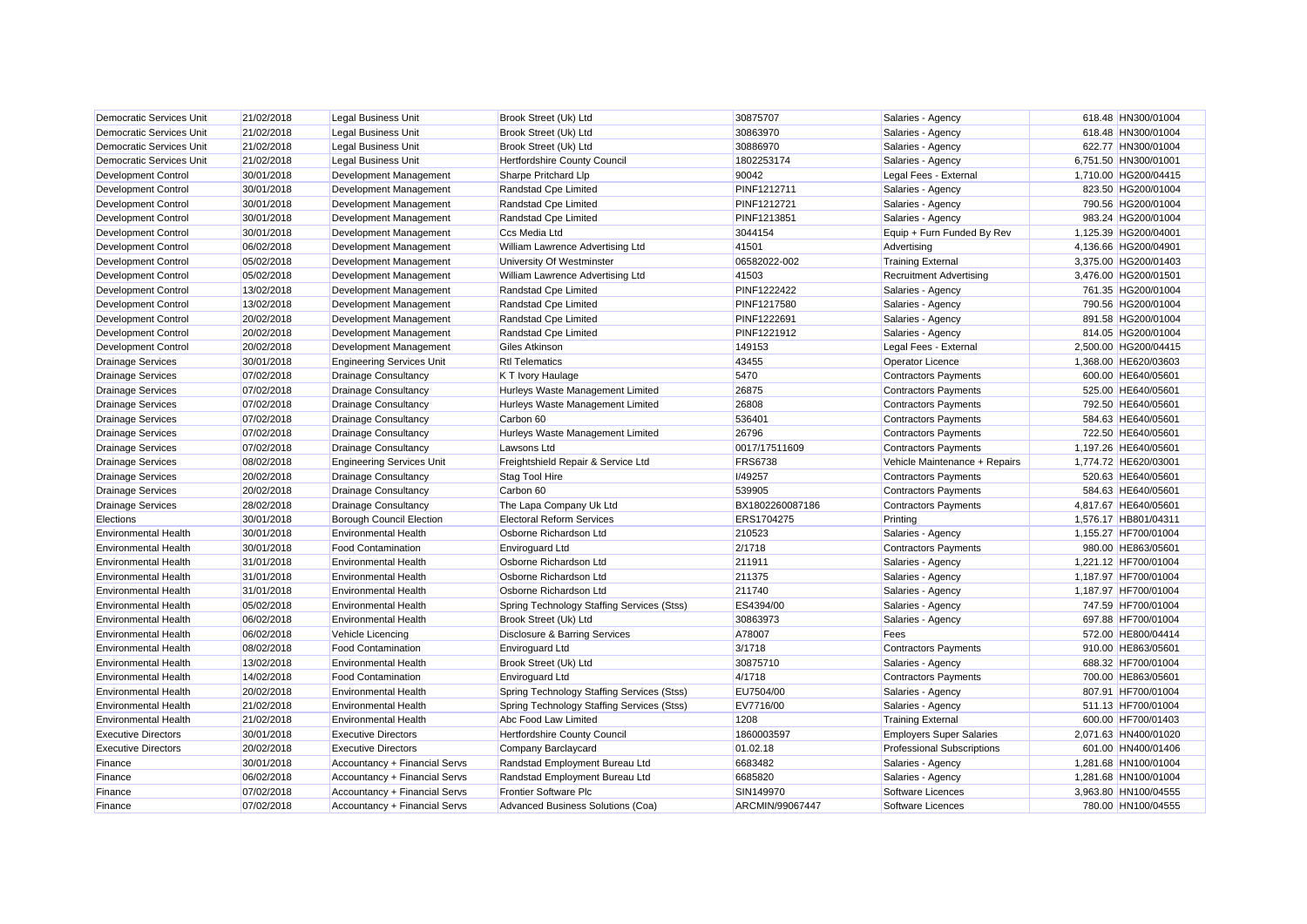| Finance                      | 13/02/2018 | Accountancy + Financial Servs | Randstad Employment Bureau Ltd               | 6687717       | Salaries - Agency                 | 1,264.36 HN100/01004 |
|------------------------------|------------|-------------------------------|----------------------------------------------|---------------|-----------------------------------|----------------------|
| Finance                      | 20/02/2018 | Accountancy + Financial Servs | Randstad Employment Bureau Ltd               | 6689717       | Salaries - Agency                 | 1,307.66 HN100/01004 |
| Finance                      | 20/02/2018 | Accountancy + Financial Servs | Company Barclaycard                          | 01.02.18      | <b>Professional Subscriptions</b> | 611.00 HN100/01406   |
| <b>General Expenses</b>      | 30/01/2018 | <b>General Expenses</b>       | Mishcon De Reya                              | 5109888       | Miscellaneous Expenses            | 2,000.00 HB100/04940 |
| <b>General Expenses</b>      | 30/01/2018 | <b>General Expenses</b>       | East Of England Local Government Association | 1000327       | <b>Consultants Fees</b>           | 5,750.00 HB100/05600 |
| <b>General Expenses</b>      | 31/01/2018 | <b>General Expenses</b>       | <b>Care First</b>                            | D970000729    | Medical                           | 552.00 HB100/01414   |
| <b>General Expenses</b>      | 05/02/2018 | <b>General Expenses</b>       | Firstcare                                    | 7390          | Medical                           | 833.33 HB100/01414   |
| <b>Highway Related Items</b> | 07/02/2018 | <b>Street Name Plates</b>     | Auckland Manufacturing Ltd T/A Pgm Signs     | 17220         | <b>Contractors Payments</b>       | 1,059.49 HH700/05601 |
| <b>Highway Related Items</b> | 07/02/2018 | Bus Shelters Renew + Maint    | Clear Channel Uk Limited                     | FT10011308    | <b>Contractors Payments</b>       | 1,106.30 HH410/05601 |
| <b>Highway Related Items</b> | 20/02/2018 | <b>Street Name Plates</b>     | <b>Greenbarnes Ltd</b>                       | 14114         | <b>Contractors Payments</b>       | 1,091.73 HH700/05601 |
| Housing                      | 05/02/2018 | <b>Housing Services</b>       | Prentis                                      | 0003223       | Salaries - Agency                 | 1,184.19 HJ100/01004 |
| Housing                      | 25/01/2018 | <b>Housing Services</b>       | Hays Specialist Recruitment Limited          | 1008254518    | Salaries - Agency                 | 1,133.04 HJ100/01004 |
| Housing                      | 25/01/2018 | <b>Housing Services</b>       | Prentis                                      | 00032382      | Salaries - Agency                 | 930.92 HJ100/01004   |
| Housing                      | 25/01/2018 | <b>Housing Services</b>       | Prentis                                      | 00032383      | Salaries - Agency                 | 987.77 HJ100/01004   |
| Housing                      | 25/01/2018 | <b>Housing Services</b>       | Morgan Hunt Uk Limited                       | 1024914       | Salaries - Agency                 | 1,022.24 HJ100/01004 |
| Housing                      | 30/01/2018 | <b>Housing Services</b>       | Hays Specialist Recruitment Limited          | 1008274862    | Salaries - Agency                 | 885.01 HJ100/01004   |
| Housing                      | 01/02/2018 | <b>Housing Services</b>       | Prentis                                      | 00032480      | Salaries - Agency                 | 985.68 HJ100/01004   |
| Housing                      | 01/02/2018 | <b>Housing Services</b>       | Prentis                                      | 0003248       | Salaries - Agency                 | 967.05 HJ100/01004   |
| Housing                      | 01/02/2018 | <b>Housing Services</b>       | Morgan Hunt Uk Limited                       | 1026427       | Salaries - Agency                 | 1,019.98 HJ100/01004 |
| Housing                      | 01/02/2018 | <b>Housing Services</b>       | Morgan Hunt Uk Limited                       | 1026428       | Salaries - Agency                 | 972.00 HJ100/01004   |
| Housing                      | 05/02/2018 | <b>Housing Services</b>       | Hays Specialist Recruitment Limited          | 1008290842    | Salaries - Agency                 | 746.47 HJ100/01004   |
| Housing                      | 15/02/2018 | Homelessness                  | <b>Emergency Accommodation Ltd</b>           | 1/10002       | Bed + Breakfast                   | 1,426.00 HJ700/04725 |
| Housing                      | 15/02/2018 | <b>Homelessness</b>           | <b>Emergency Accommodation Ltd</b>           | 1/10001       | Bed + Breakfast                   | 1,426.00 HJ700/04725 |
| Housing                      | 15/02/2018 | Homelessness                  | <b>Emergency Accommodation Ltd</b>           | 1/10000       | Bed + Breakfast                   | 1,426.00 HJ700/04725 |
| Housing                      | 15/02/2018 | Homelessness                  | <b>Emergency Accommodation Ltd</b>           | 1/9999        | Bed + Breakfast                   | 1,426.00 HJ700/04725 |
| Housing                      | 15/02/2018 | Homelessness                  | <b>Emergency Accommodation Ltd</b>           | 1/9998        | Bed + Breakfast                   | 1,116.00 HJ700/04725 |
| Housing                      | 15/02/2018 | Homelessness                  | <b>Emergency Accommodation Ltd</b>           | 1/9997        | Bed + Breakfast                   | 1,426.00 HJ700/04725 |
| Housing                      | 15/02/2018 | Homelessness                  | <b>Lustreplace Limited</b>                   | 76            | Bed + Breakfast                   | 1,395.00 HJ700/04725 |
| Housing                      | 15/02/2018 | Homelessness                  | Lustreplace Limited                          | 75            | Bed + Breakfast                   | 1,395.00 HJ700/04725 |
| Housing                      | 15/02/2018 | Homelessness                  | <b>Lustreplace Limited</b>                   | 74            | Bed + Breakfast                   | 1,240.00 HJ700/04725 |
| Housing                      | 01/02/2018 | Homelessness                  | <b>Lustreplace Limited</b>                   | 73            | Bed + Breakfast                   | 1,395.00 HJ700/04725 |
| Housing                      | 01/02/2018 | Homelessness                  | Assetgrove Lettings Ltd                      | 94933         | Bed + Breakfast                   | 930.00 HJ700/04725   |
| Housing                      | 01/02/2018 | Homelessness                  | Assetgrove Lettings Ltd                      | 94932         | Bed + Breakfast                   | 1,395.00 HJ700/04725 |
| Housing                      | 15/02/2018 | Homelessness                  | Assetgrove Lettings Ltd                      | 94939         | Bed + Breakfast                   | 850.00 HJ700/04725   |
| Housing                      | 01/02/2018 | Homelessness                  | Assetgrove Lettings Ltd                      | 94938         | Bed + Breakfast                   | 1,320.00 HJ700/04725 |
| Housing                      | 15/02/2018 | Homelessness                  | Assetgrove Lettings Ltd                      | 94935         | Bed + Breakfast                   | 1,050.00 HJ700/04725 |
| Housing                      | 15/02/2018 | Homelessness                  | <b>Stef And Philips</b>                      | <b>HBC381</b> | Bed + Breakfast                   | 2,030.00 HJ700/04725 |
| Housing                      | 15/02/2018 | Homelessness                  | <b>Stef And Philips</b>                      | <b>HBC382</b> | Bed + Breakfast                   | 1,085.00 HJ700/04725 |
| Housing                      | 15/02/2018 | Homelessness                  | <b>Stef And Philips</b>                      | HBC383        | Bed + Breakfast                   | 5.425.00 HJ700/04725 |
| Housing                      | 15/02/2018 | Homelessness                  | <b>Stef And Philips</b>                      | <b>HBC384</b> | Bed + Breakfast                   | 1,550.00 HJ700/04725 |
| Housing                      | 15/02/2018 | Homelessness                  | <b>Stef And Philips</b>                      | <b>HBC385</b> | Bed + Breakfast                   | 1,085.00 HJ700/04725 |
| Housing                      | 15/02/2018 | Homelessness                  | <b>Stef And Philips</b>                      | <b>HBC386</b> | Bed + Breakfast                   | 6,510.00 HJ700/04725 |
| Housing                      | 15/02/2018 | Homelessness                  | <b>Stef And Philips</b>                      | <b>HBC387</b> | Bed + Breakfast                   | 5,834.00 HJ700/04725 |
| Housing                      | 15/02/2018 | Homelessness                  | <b>Stef And Philips</b>                      | <b>HBC388</b> | Bed + Breakfast                   | 3,010.00 HJ700/04725 |
| Housing                      | 15/02/2018 | Homelessness                  | <b>Stef And Philips</b>                      | <b>HBC389</b> | Bed + Breakfast                   | 2,135.00 HJ700/04725 |
| Housing                      | 15/02/2018 | Homelessness                  | <b>Stef And Philips</b>                      | <b>HBC390</b> | Bed + Breakfast                   | 6,510.00 HJ700/04725 |
| Housing                      | 21/02/2018 | Homelessness                  | <b>Stef And Philips</b>                      | <b>HBC391</b> | Bed + Breakfast                   | 6,510.00 HJ700/04725 |
| Housing                      | 15/02/2018 | Homelessness                  | <b>Stef And Philips</b>                      | <b>HBC392</b> | Bed + Breakfast                   | 3,325.00 HJ700/04725 |
| Housing                      | 21/02/2018 | Homelessness                  | <b>Stef And Philips</b>                      | <b>HBC393</b> | Bed + Breakfast                   | 3.220.00 HJ700/04725 |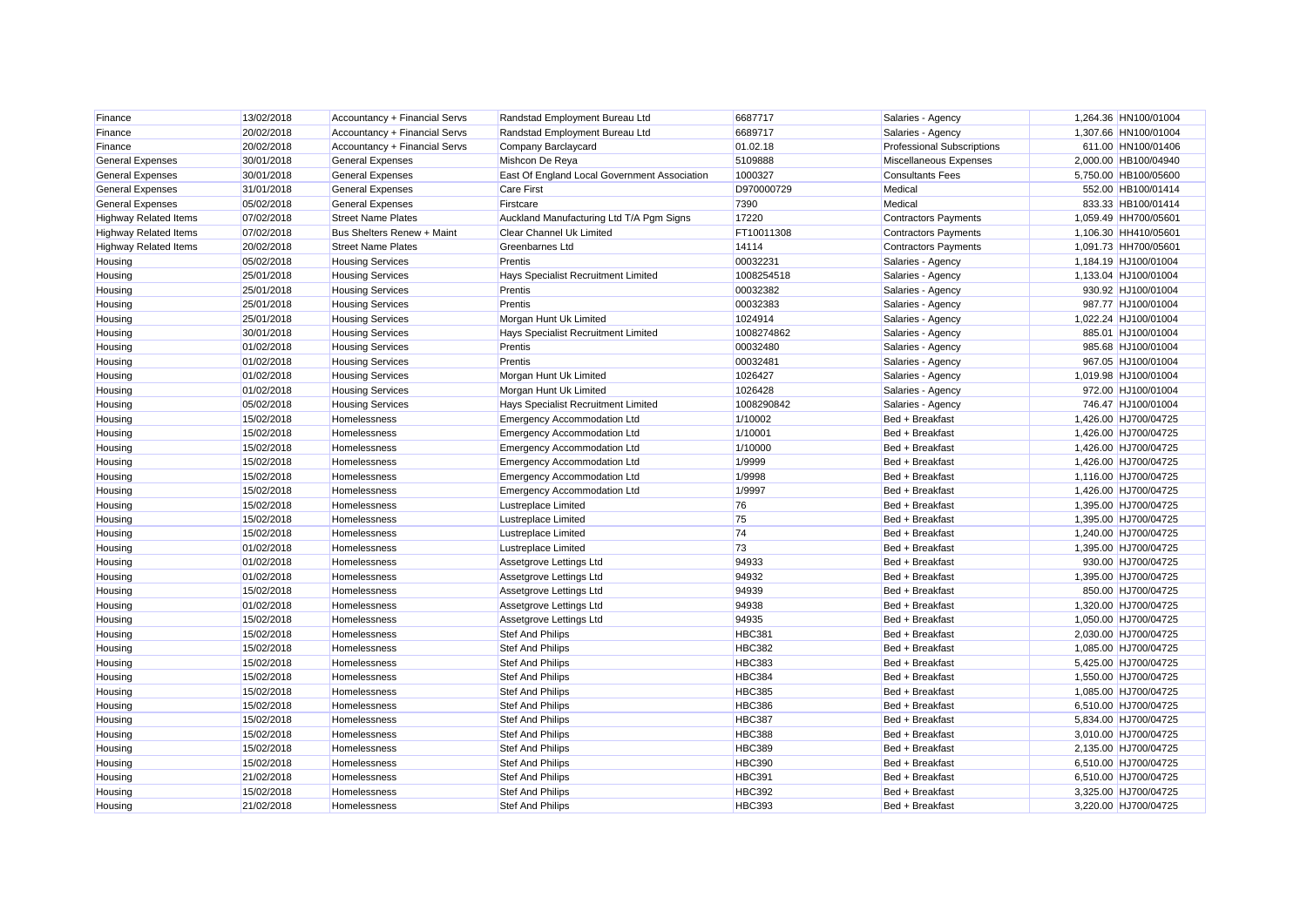| Housing                          | 20/02/2018 | Homelessness                        | <b>Parse Security Systems</b>                    | 250                 | Bed + Breakfast                  | 7,905.00 HJ700/04725  |
|----------------------------------|------------|-------------------------------------|--------------------------------------------------|---------------------|----------------------------------|-----------------------|
| Housing                          | 12/02/2018 | <b>Housing Services</b>             | Morgan Hunt Uk Limited                           | 1027828             | Salaries - Agency                | 1,027.05 HJ100/01004  |
| Housing                          | 20/02/2018 | Homelessness                        | Uk Room (London) Ltd                             | JAN001 HERTS 20     | Bed + Breakfast                  | 6,434.50 HJ700/04725  |
| Housing                          | 15/02/2018 | Homelessness                        | <b>Altwood Housing</b>                           | 3134/2              | Bed + Breakfast                  | 720.00 HJ700/04725    |
| Housing                          | 15/02/2018 | <b>Homelessness</b>                 | Altwood Housing                                  | 3131/1              | Bed + Breakfast                  | 864.00 HJ700/04725    |
| Housing                          | 12/02/2018 | <b>Housing Services</b>             | Prentis                                          | 00032578            | Salaries - Agency                | 994.68 HJ100/01004    |
| Housing                          | 12/02/2018 | <b>Housing Services</b>             | Prentis                                          | 00032577            | Salaries - Agency                | 985.68 HJ100/01004    |
| Housing                          | 15/02/2018 | <b>Housing Services</b>             | Prentis                                          | 00032672            | Salaries - Agency                | 787.18 HJ100/01004    |
| Housing                          | 15/02/2018 | <b>Housing Services</b>             | Prentis                                          | 00032673            | Salaries - Agency                | 904.88 HJ100/01004    |
| Housing                          | 15/02/2018 | <b>Housing Services</b>             | Morgan Hunt Uk Limited                           | 1029157             | Salaries - Agency                | 843.58 HJ100/01004    |
| Housing                          | 15/02/2018 | <b>Housing Services</b>             | Morgan Hunt Uk Limited                           | 1029158             | Salaries - Agency                | 972.00 HJ100/01004    |
| Housing                          | 20/02/2018 | <b>Housing Services</b>             | Hays Specialist Recruitment Limited              | 1008326630          | Salaries - Agency                | 1,036.19 HJ100/01004  |
| <b>Information Services Unit</b> | 06/02/2018 | <b>Information Digital Services</b> | <b>Computer Power Protection (Sales) Limited</b> | 731567              | It Equipment And Maintenance     | 784.00 HN200/04565    |
| <b>Information Services Unit</b> | 06/02/2018 | <b>Information Digital Services</b> | Caretower                                        | 158030              | Internet + It Security           | 4,692.00 HN200/04538  |
| <b>Information Services Unit</b> | 07/02/2018 | <b>Information Digital Services</b> | Focus On Training                                | 23277               | <b>Training External</b>         | 940.00 HN200/01403    |
| <b>Information Services Unit</b> | 07/02/2018 | <b>Information Digital Services</b> | Esri Uk Ltd                                      | <b>UK-SIN008785</b> | <b>Training External</b>         | 710.00 HN200/01403    |
| <b>Information Services Unit</b> | 08/02/2018 | <b>Information Digital Services</b> | <b>Fredo Internet Services</b>                   | 1891                | Internet + It Security           | 1,625.00 HN200/04538  |
| Parking                          | 30/01/2018 | <b>Parking Services</b>             | Gbs                                              | 164847              | Equip + Furn Funded By Rev       | 611.50 HH800/04001    |
| Parking                          | 06/02/2018 | <b>Parking Services</b>             | Hollywell Building Services Limited              | RSHBS/12018         | <b>General Repairs</b>           | 1,044.22 HH800/02009  |
| Parking                          | 06/02/2018 | <b>Parking Services</b>             | <b>Hollywell Building Services Limited</b>       | <b>RSHBS/12019</b>  | <b>General Repairs</b>           | 2,210.50 HH800/02009  |
| Parking                          | 06/02/2018 | <b>Parking Services</b>             | Radio Links Communications Ltd                   | 6523                | Radio                            | 2,080.00 HH800/04513  |
| Parking                          | 21/02/2018 | Cpz Design + Implementation         | Douglas Brodie                                   | 3014                | <b>Contractors Payments</b>      | 1,180.00 HH810/05601  |
| Parks And Amenities Manager      | 05/02/2018 | Parks                               | Proforce 1 Security Ltd                          | <b>PF1788</b>       | <b>Contractors Payments</b>      | 3,825.84 HD300/05601  |
| Parks And Amenities Manager      | 07/02/2018 | Parks                               | Chubb Fire & Security Ltd                        | 6790168             | <b>Building Repairs</b>          | 595.00 HD300/02001    |
| Parks And Amenities Manager      | 07/02/2018 | <b>Bushey Rose Garden</b>           | Hertfordshire Cctv Partnerships Ltd              | 4100000335          | Equip + Furn Funded By Rev       | 1,878.68 HD301/04001  |
| Parks And Amenities Manager      | 07/02/2018 | Allum Ln Cemetery+Closed Gnd        | John O'Conner Grounds Maintenance                | 58994               | <b>Gm Contract Payments</b>      | 5,779.85 HE101/05605  |
| Parks And Amenities Manager      | 07/02/2018 | Bushey/Radlett Ground Maint.        | John O'Conner Grounds Maintenance                | 58994               | <b>Gm Contract Payments</b>      | 15,581.07 HD371/05605 |
| Parks And Amenities Manager      | 07/02/2018 | Bwood/Elstree/Shenley Gnd Mnt       | John O'Conner Grounds Maintenance                | 58994               | <b>Gm Contract Payments</b>      | 27.508.23 HD372/05605 |
| Parks And Amenities Manager      | 07/02/2018 | <b>Parks Cleansing</b>              | John O'Conner Grounds Maintenance                | 58994               | <b>Gm Contract Payments</b>      | 6,755.94 HD302/05605  |
| Parks And Amenities Manager      | 07/02/2018 | Pbar/Sth Mimms/Ridge Gnd Mnt        | John O'Conner Grounds Maintenance                | 58994               | <b>Gm Contract Payments</b>      | 15,027.99 HD373/05605 |
| Parks And Amenities Manager      | 08/02/2018 | Contract Cleaning                   | Danfo Uk Ltd                                     | 0000003931          | <b>Contractors Payments</b>      | 4,570.05 HD380/05601  |
| Parks And Amenities Manager      | 08/02/2018 | <b>Contract Cleaning</b>            | Danfo Uk Ltd                                     | 0000003932          | <b>Contractors Payments</b>      | 4,570.05 HD380/05601  |
| Parks And Amenities Manager      | 08/02/2018 | Allum Ln Cemetery+Closed Gnd        | John O'Conner Grounds Maintenance                | 59171               | <b>Grave Digging</b>             | 1,735.90 HE101/04441  |
| Parks And Amenities Manager      | 21/02/2018 | Tree Planting-B/Wood                | <b>Gristwood And Toms Limited</b>                | 36375               | <b>Contractors Payments</b>      | 4,915.00 HD393/05601  |
| Parks And Amenities Manager      | 21/02/2018 | <b>Tree Planting-Bushey</b>         | <b>Gristwood And Toms Limited</b>                | 36376               | <b>Contractors Payments</b>      | 2,455.00 HD395/05601  |
| Parks And Amenities Manager      | 21/02/2018 | <b>Bushey Rose Garden</b>           | The Fountain Company Ltd                         | M211/1997           | Maintenance Of Grounds           | 3,293.50 HD301/02010  |
| Parks And Amenities Manager      | 21/02/2018 | Parks                               | East Of England Local Government Association     | 1000345             | <b>Consultants Fees</b>          | 630.00 HD300/05600    |
| <b>Planning Policy</b>           | 25/01/2018 | <b>Planning Policy</b>              | Idox Software Ltd                                | 7015458             | <b>Planning Computer Systems</b> | 2,000.00 HG300/04514  |
| <b>Planning Policy</b>           | 30/01/2018 | <b>Planning Policy</b>              | Sharpe Pritchard Llp                             | 90042               | Legal Fees - External            | 1,710.00 HG300/04415  |
| <b>Planning Policy</b>           | 01/02/2018 | Planning Improvement Project        | Anne Jagger                                      | 18788               | Salaries - Agency                | 619.53 HG300/01004    |
| <b>Planning Policy</b>           | 05/02/2018 | <b>Planning Policy</b>              | Bnp Paribas Real Estate Advisory & Property      | 208403              | <b>Consultants Fees</b>          | 1,180.40 HG300/05600  |
| <b>Planning Policy</b>           | 05/02/2018 | <b>Planning Policy</b>              | Brook Street (Uk) Ltd                            | 30863972            | Salaries - Agency                | 603.72 HG300/01004    |
| <b>Planning Policy</b>           | 05/02/2018 | <b>Planning Policy</b>              | William Lawrence Advertising Ltd                 | 41503               | <b>Recruitment Advertising</b>   | 1,738.00 HG300/01501  |
| <b>Planning Policy</b>           | 08/02/2018 | Planning Improvement Project        | Anne Jagger                                      | 18809               | Salaries - Agency                | 973.08 HG300/01004    |
| <b>Planning Policy</b>           | 21/02/2018 | <b>Planning Policy</b>              | East Of England Local Government Association     | 1000345             | <b>Consultants Fees</b>          | 5,375.00 HG300/05600  |
| <b>Print Services</b>            | 05/02/2018 | Design + Print Services             | Canon Uk Ltd                                     | 401962478           | Photocopying                     | 1,182.76 HN900/04302  |
| <b>Print Services</b>            | 05/02/2018 | Design + Print Services             | Df One Design                                    | HBC073              | <b>Contractors Payments</b>      | 1,358.00 HN900/05601  |
| <b>Print Services</b>            | 08/02/2018 | Design + Print Services             | <b>Pitney Bowes Ltd</b>                          | 80370011            | <b>Postal Franking</b>           | 4,884.81 HN900/04506  |
| Revenues                         | 30/01/2018 | Revenues                            | <b>Magnet Solutions Ltd</b>                      | <b>B8187</b>        | Equip + Furn Funded By Rev       | 1.800.00 HN160/04001  |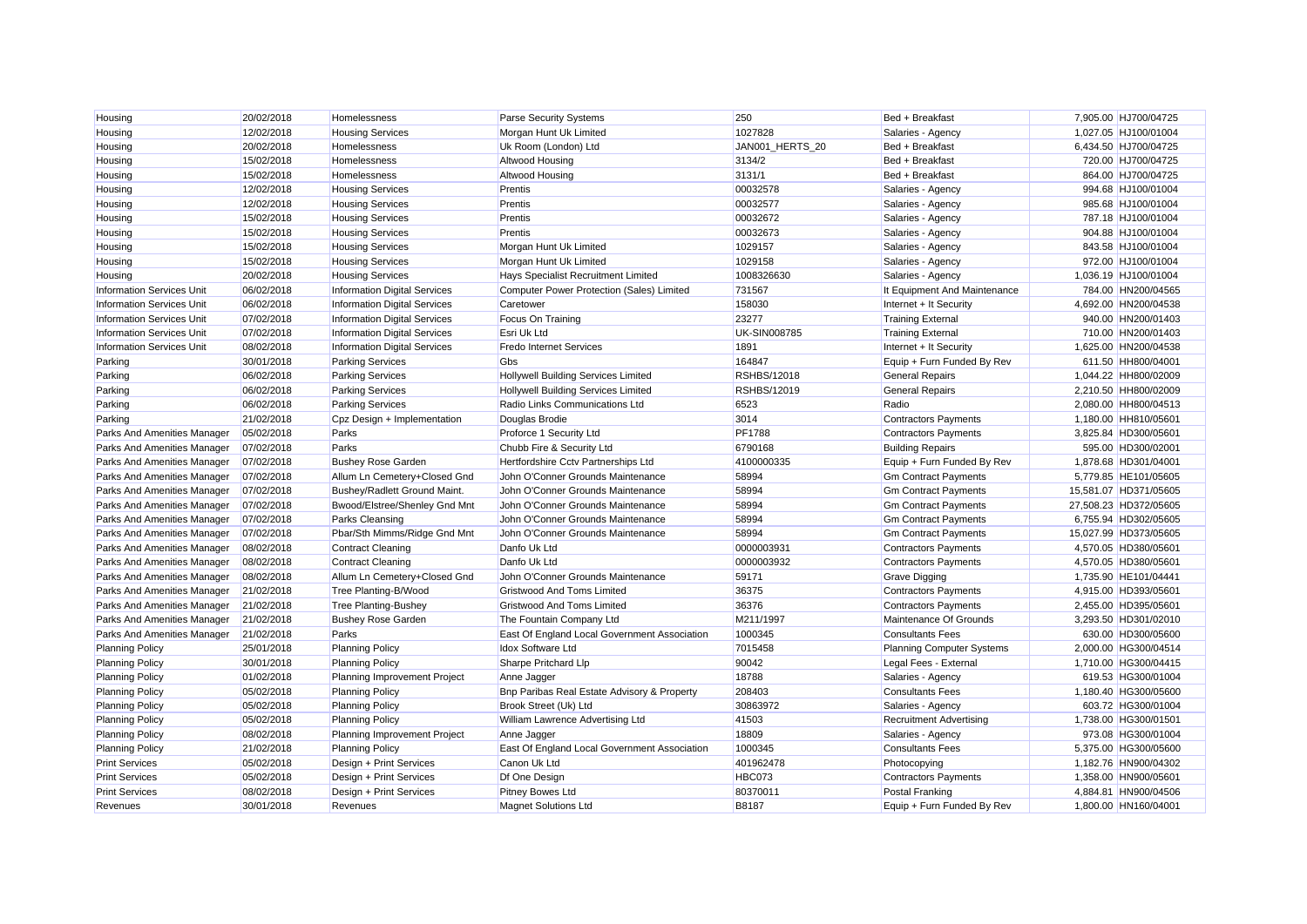| Revenues                   | 30/01/2018 | Revenues                          | Badenoch & Clark                        | ES1337/00     | Salaries - Agency            | 796.70 HN160/01004    |
|----------------------------|------------|-----------------------------------|-----------------------------------------|---------------|------------------------------|-----------------------|
| Revenues                   | 05/02/2018 | Revenues                          | Badenoch & Clark                        | ET3652/00     | Salaries - Agency            | 584.68 HN160/01004    |
| Revenues                   | 13/02/2018 | Revenues                          | Badenoch & Clark                        | ET6737/00     | Salaries - Agency            | 854.53 HN160/01004    |
| Sports & Cultural Services | 05/02/2018 | <b>Museums</b>                    | Herts Signs And Graphics Limited        | 32764         | Equip + Furn Funded By Rev   | 1,292.60 HD120/04001  |
| Sports & Cultural Services | 15/02/2018 | Sports + Youth Development        | Mary Mclellan T/A Learn To Run          | CSO1921       | <b>Training External</b>     | 2,660.00 HD256/01403  |
| <b>Waste Collection</b>    | 30/01/2018 | <b>Street Scene Depot</b>         | Chubb Fire & Security Ltd               | 6785840       | <b>General Repairs</b>       | 749.00 HF710/02009    |
| <b>Waste Collection</b>    | 30/01/2018 | <b>Cleansing Services</b>         | Got People Recruitment                  | 00814137      | Salaries - Agency            | 1,579.37 HE900/01004  |
| <b>Waste Collection</b>    | 30/01/2018 | <b>Household Waste Collection</b> | Got People Recruitment                  | 00814137      | Salaries - Agency            | 3,553.67 HF100/01004  |
| <b>Waste Collection</b>    | 30/01/2018 | <b>Cleansing Services</b>         | Got People Recruitment                  | 00814188      | Salaries - Agency            | 1,094.21 HE900/01004  |
| <b>Waste Collection</b>    | 30/01/2018 | <b>Household Waste Collection</b> | Got People Recruitment                  | 00814188      | Salaries - Agency            | 2,940.64 HF100/01004  |
| <b>Waste Collection</b>    | 30/01/2018 | <b>Household Waste Collection</b> | <b>Cts Recruitment</b>                  | 00325145      | Salaries - Agency            | 889.78 HF100/01004    |
| <b>Waste Collection</b>    | 30/01/2018 | <b>Cleansing Services</b>         | <b>Cts Recruitment</b>                  | 00325062      | Salaries - Agency            | 533.40 HE900/01004    |
| <b>Waste Collection</b>    | 30/01/2018 | Household Waste Collection        | <b>Cts Recruitment</b>                  | 00325062      | Salaries - Agency            | 700.43 HF100/01004    |
| <b>Waste Collection</b>    | 30/01/2018 | <b>Cleansing Services</b>         | <b>Extrastaff Limited</b>               | 268364        | Salaries - Agency            | 1,059.84 HE900/01004  |
| <b>Waste Collection</b>    | 30/01/2018 | <b>Household Waste Collection</b> | <b>Extrastaff Limited</b>               | 268364        | Salaries - Agency            | 613.32 HF100/01004    |
| <b>Waste Collection</b>    | 30/01/2018 | <b>Household Waste Collection</b> | Welwyn Hatfield Borough Council         | 20544156      | Partnership working          | 3,500.00 HF100/05832  |
| <b>Waste Collection</b>    | 30/01/2018 | <b>Household Waste Collection</b> | <b>Egbert Taylor</b>                    | INV000008774  | Refuse - Euro Bins           | 11,835.88 HF100/04111 |
| <b>Waste Collection</b>    | 30/01/2018 | <b>Household Waste Collection</b> | <b>Egbert Taylor</b>                    | INV000008687  | Refuse - Euro Bins           | 17,229.31 HF100/04111 |
| <b>Waste Collection</b>    | 30/01/2018 | <b>Cleansing Services</b>         | <b>Extrastaff Limited</b>               | 267749        | Salaries - Agency            | 1,194.84 HE900/01004  |
| <b>Waste Collection</b>    | 31/01/2018 | <b>Street Scene Depot</b>         | <b>Cleantec Services Ltd</b>            | 45109         | Cleaning                     | 558.25 HF710/02601    |
| <b>Waste Collection</b>    | 05/02/2018 | <b>Cleansing Services</b>         | Allstar                                 | E2009254146   | <b>Diesel</b>                | 1,763.04 HE900/03021  |
| <b>Waste Collection</b>    | 05/02/2018 | <b>Household Waste Collection</b> | Allstar                                 | E2009254146   | Diesel                       | 9,057.54 HF100/03021  |
| <b>Waste Collection</b>    | 05/02/2018 | <b>Trade Waste Collection</b>     | Allstar                                 | E2009254146   | <b>Diesel</b>                | 596.85 HF300/03021    |
| <b>Waste Collection</b>    | 07/02/2018 | <b>Street Scene Depot</b>         | <b>Expert Property Group</b>            | 62794         | <b>Building Repairs</b>      | 529.00 HF710/02001    |
| <b>Waste Collection</b>    | 07/02/2018 | <b>Street Scene Depot</b>         | Keep Britain Tidy                       | 114060        | <b>Contractors Payments</b>  | 2,022.00 HF710/05601  |
| <b>Waste Collection</b>    | 07/02/2018 | <b>Cleansing Services</b>         | <b>Cts Recruitment</b>                  | 0032523       | Salaries - Agency            | 1,408.48 HE900/01004  |
| <b>Waste Collection</b>    | 07/02/2018 | <b>Household Waste Collection</b> | <b>Extrastaff Limited</b>               | 268982        | Salaries - Agency            | 1,539.16 HF100/01004  |
| <b>Waste Collection</b>    | 07/02/2018 | <b>Household Waste Collection</b> | <b>Extrastaff Limited</b>               | 268981        | Salaries - Agency            | 1,512.28 HF100/01004  |
| <b>Waste Collection</b>    | 07/02/2018 | <b>Cleansing Services</b>         | Got People Recruitment                  | 00814231      | Salaries - Agency            | 1,843.07 HE900/01004  |
| <b>Waste Collection</b>    | 07/02/2018 | <b>Household Waste Collection</b> | Got People Recruitment                  | 00814231      | Salaries - Agency            | 4,026.08 HF100/01004  |
| <b>Waste Collection</b>    | 08/02/2018 | <b>Street Scene Depot</b>         | <b>Cmt Equipment Ltd</b>                | 338838/348000 | Equip + Furn Funded By Rev   | 756.00 HF710/04001    |
| <b>Waste Collection</b>    | 07/02/2018 | <b>Cleansing Services</b>         | Bpi.Recycled Products - Pcl             | INR505172     | Equip + Furn Funded By Rev   | 961.20 HE900/04001    |
| <b>Waste Collection</b>    | 13/02/2018 | <b>Household Waste Collection</b> | <b>Extrastaff Limited</b>               | 269634        | Salaries - Agency            | 1,304.92 HF100/01004  |
| <b>Waste Collection</b>    | 13/02/2018 | <b>Cleansing Services</b>         | <b>Cts Recruitment</b>                  | 00325309      | Salaries - Agency            | 940.42 HE900/01004    |
| <b>Waste Collection</b>    | 13/02/2018 | <b>Household Waste Collection</b> | <b>Cts Recruitment</b>                  | 00325309      | Salaries - Agency            | 569.76 HF100/01004    |
| <b>Waste Collection</b>    | 13/02/2018 | <b>Cleansing Services</b>         | <b>First Call Contract Services Ltd</b> | W006686       | Salaries - Agency            | 908.80 HE900/01004    |
| <b>Waste Collection</b>    | 13/02/2018 | <b>Cleansing Services</b>         | <b>Extrastaff Limited</b>               | 269633        | Salaries - Agency            | 706.56 HE900/01004    |
| <b>Waste Collection</b>    | 13/02/2018 | <b>Household Waste Collection</b> | <b>Extrastaff Limited</b>               | 269633        | Salaries - Agency            | 879.26 HF100/01004    |
| <b>Waste Collection</b>    | 13/02/2018 | <b>Household Waste Collection</b> | Straight Manufacturing Ltd              | 0000035709    | Equip + Furn Funded By Rev   | 874.80 HF100/04001    |
| <b>Waste Collection</b>    | 13/02/2018 | <b>Household Waste Collection</b> | <b>Egbert Taylor</b>                    | INV000008931  | Refuse - Euro Bins           | 1,738.92 HF100/04111  |
| <b>Waste Collection</b>    | 13/02/2018 | <b>Trade Waste Collection</b>     | Hertfordshire County Council            | 1802253001    | Subs/Contributions           | 65,555.92 HF300/04706 |
| <b>Waste Collection</b>    | 14/02/2018 | <b>Cleansing Services</b>         | Allstar                                 | E2009313900   | <b>Diesel</b>                | 2,094.91 HE900/03021  |
| <b>Waste Collection</b>    | 14/02/2018 | <b>Household Waste Collection</b> | Allstar                                 | E2009313900   | <b>Diesel</b>                | 11,135.47 HF100/03021 |
| <b>Waste Collection</b>    | 14/02/2018 | <b>Street Scene Depot</b>         | Allstar                                 | E2009313900   | <b>Diesel</b>                | 557.23 HF710/03021    |
| <b>Waste Collection</b>    | 15/02/2018 | <b>Household Waste Collection</b> | Realkleen                               | 28245         | Equip + Furn Funded By Rev   | 3,300.00 HF100/04001  |
| <b>Waste Collection</b>    | 15/02/2018 | <b>Cleansing Services</b>         | Go Plant Ltd                            | 0000804671    | Vehicle Maint Contract Costs | 5,639.08 HE900/03000  |
| <b>Waste Collection</b>    | 15/02/2018 | Household Waste Collection        | Go Plant Ltd                            | 0000804671    | Vehicle Maint Contract Costs | 27,232.76 HF100/03000 |
| <b>Waste Collection</b>    | 15/02/2018 | <b>Street Scene Depot</b>         | Go Plant Ltd                            | 0000804671    | Vehicle Maint Contract Costs | 959.32 HF710/03000    |
| <b>Waste Collection</b>    | 15/02/2018 | <b>Trade Waste Collection</b>     | Go Plant Ltd                            | 0000804671    | Vehicle Maint Contract Costs | 1.771.57 HF300/03000  |